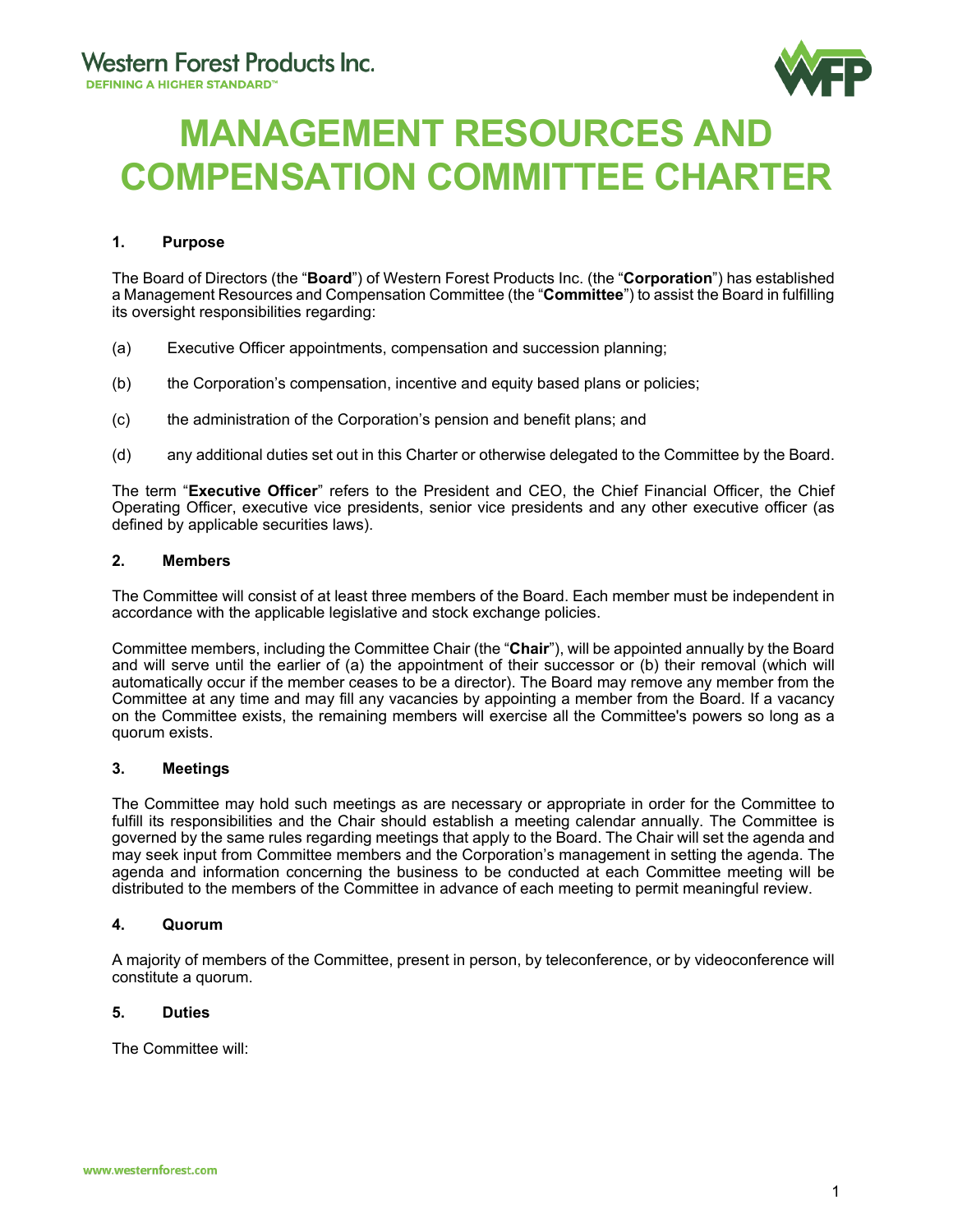

- (a) *Executive Officer Appointment and Performance.* 
	- (i) *Appointment.* Review and make appropriate recommendations to the Board regarding persons for appointment as Executive Officers or as corporate officers of the Corporation.
	- (ii) *Succession Planning.* Together with the Chair of the Board establish, manage and report to the Board on a succession program for the CEO Position. Review and report to the Board on matters relating to non-CEO Executive Officer succession, including an annual review of the Corporation's succession planning for Executive Officers.
	- (iii) *Compensation.* Review and make appropriate recommendations to the Board regarding Executive Officer compensation in light of their performance with respect to corporate goals and objectives.
- (b) *CEO Goals and Compensation.* 
	- (i) *CEO Goals.* Together with the Chair of the Board:
		- Review and make appropriate recommendations to the Board regarding corporate goals and objectives that the CEO is responsible for meeting.
		- Monitor the CEO's performance relative to his or her goals and objectives.
	- (ii) *Compensation.* Review and make appropriate recommendations to the Board regarding the CEO's compensation in light of his or her performance with respect to the corporate goals and objectives.
- (c) *Compensation Plans and Policies.* 
	- (i) *Compensation and Incentive Plans and Policies.*
		- Review and make appropriate recommendations to the Board regarding compensation, incentive or equity-based plans or policies, and, as required by the respective plan, oversee the administration of such plan.
		- Review any risks associated with compensation, incentive or equity-based plans and policies.
	- (ii) *Participant Designation.* As required by the respective plan, approve or make appropriate recommendations to the Board regarding the designation of and grants made to participants under any compensation, incentive or equity-based plan.
	- (iii) *Share Ownership Requirements.* Review and make appropriate recommendations to the Board regarding share ownership guidelines applicable to Executive Officers. Review Executive Officer shareholdings relative to such guidelines.
- (d) *Pension and Benefit Plans.*
	- (i) *Pension Advisory Committee.* Appoint a pension advisory committee to review activities relating to the Corporation's defined benefit and defined contribution pension plans and review reports of the committee.
	- (ii) *Pension Plan Governance.* Oversee pension plan governance including governance structure, plan compliance with internal policies and applicable legislation and regulation, pension plan performance, and pension plan design.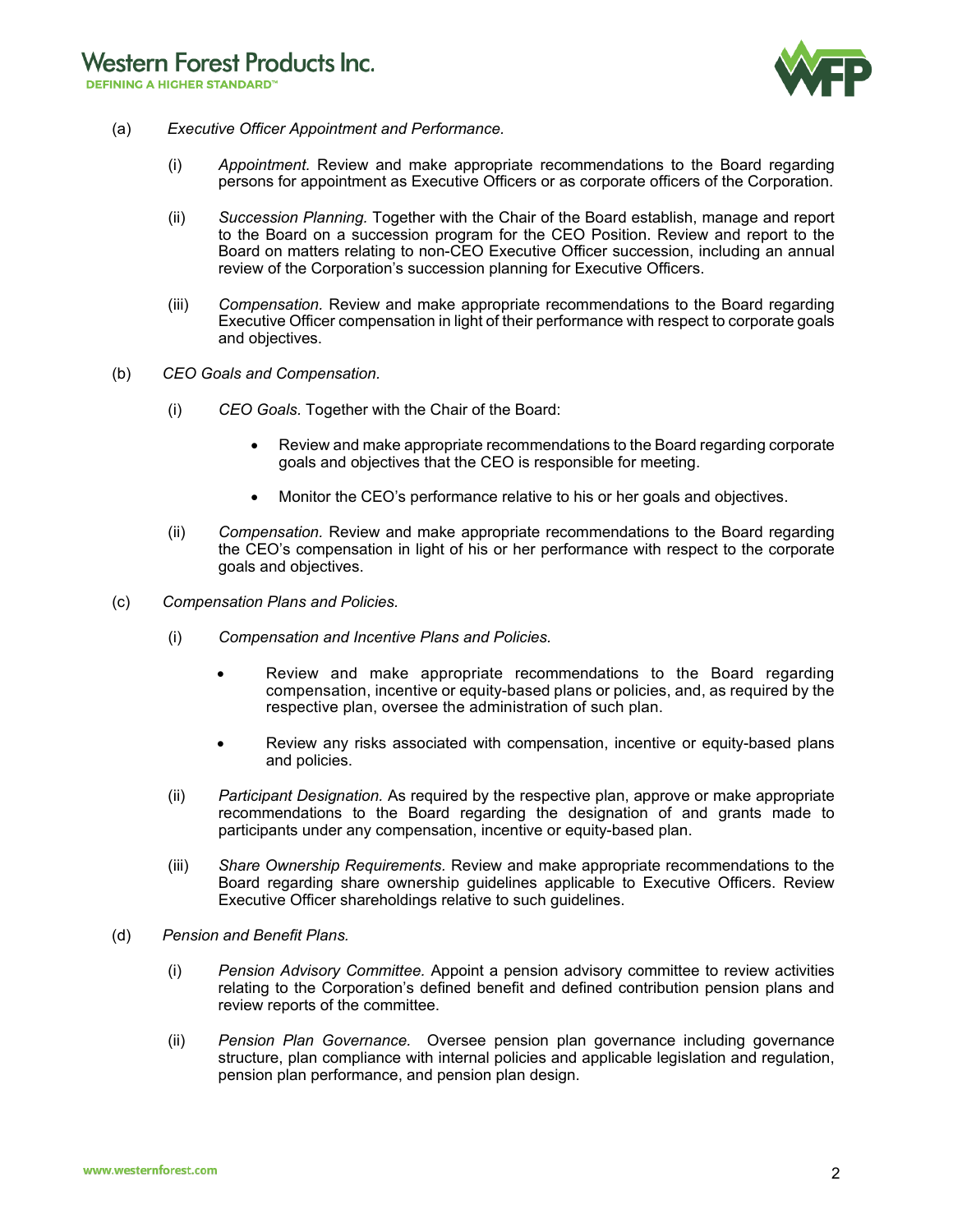- (iii) *Pension Plan Investments*. Oversee, review and make appropriate recommendations to the Board regarding pension plan investment policies and procedures. Oversee risk studies for defined benefit plans, investment reports and investment manager performance, cost effectiveness of investment program and investment consultant performance.
- (iv) *Pension Plan Funding*. Oversee pension plan funding policy and actuary performance.
- (v) *Pension Plan Administration.* Oversee pension plan expense policy, cost effectiveness of administration, pension plan trustee and custodian performance, and recordkeeper for defined contribution plans.
- (vi) *Pension Plan Audit Review.* Review and make appropriate recommendations to the Board on the audited annual financial statements for the Corporation's pension plans.
- (vii) *Other Plan Review.* Review and make appropriate recommendations to the Board regarding the terms and conditions of the Corporation's other pension and benefit plans and any material changes thereto.
- (viii) *Controls.* Review management controls and processes with respect to the administration of all pension and supplementary pension plans and compliance with applicable legislation.
- (ix) *Participant Designation.* As required by the respective pension or benefit plan, approve or make recommendations to the Board regarding the designation of employees or classes of employees designated as participants under the pension or benefit plan.
- (e) *Say-on-Pay.* Review and make appropriate recommendations to the Board regarding an advisory vote on the Corporation's approach to executive compensation ("say-on-pay"). Review the results of any say-on-pay resolutions and consider any implications.
- (f) *Diversity.* Review and approve, or, in regard to Executive Officers, make appropriate recommendations to the Board, on matters relating to management diversity, including the representation of designated groups in management and the identification of candidates with sufficiently diverse and independent backgrounds. Establish, review and make appropriate recommendations to the Board on policies that support diversity and inclusion.
- (g) *Disclosure.* Review, discuss with management and make appropriate recommendations to the Board regarding the Corporation's executive compensation disclosure included in the Corporation's management information circular and any other public disclosure with respect to executive compensation.
- (h) *Outside Director Appointment.* Review and approve proposed appointments of Executive Officers, other than Executive Officers that are also directors of the Corporation, to the boards of other companies and organizations.
- (i) *Labour Relations Environment*. Review and discuss with management the labour relations environment for the Corporation, and report to the Board with respect to any material risks related thereto.

#### **6. Board Relationship and Reporting**

The Committee will report to the Board on all matters set out in this Charter and any other matters as may